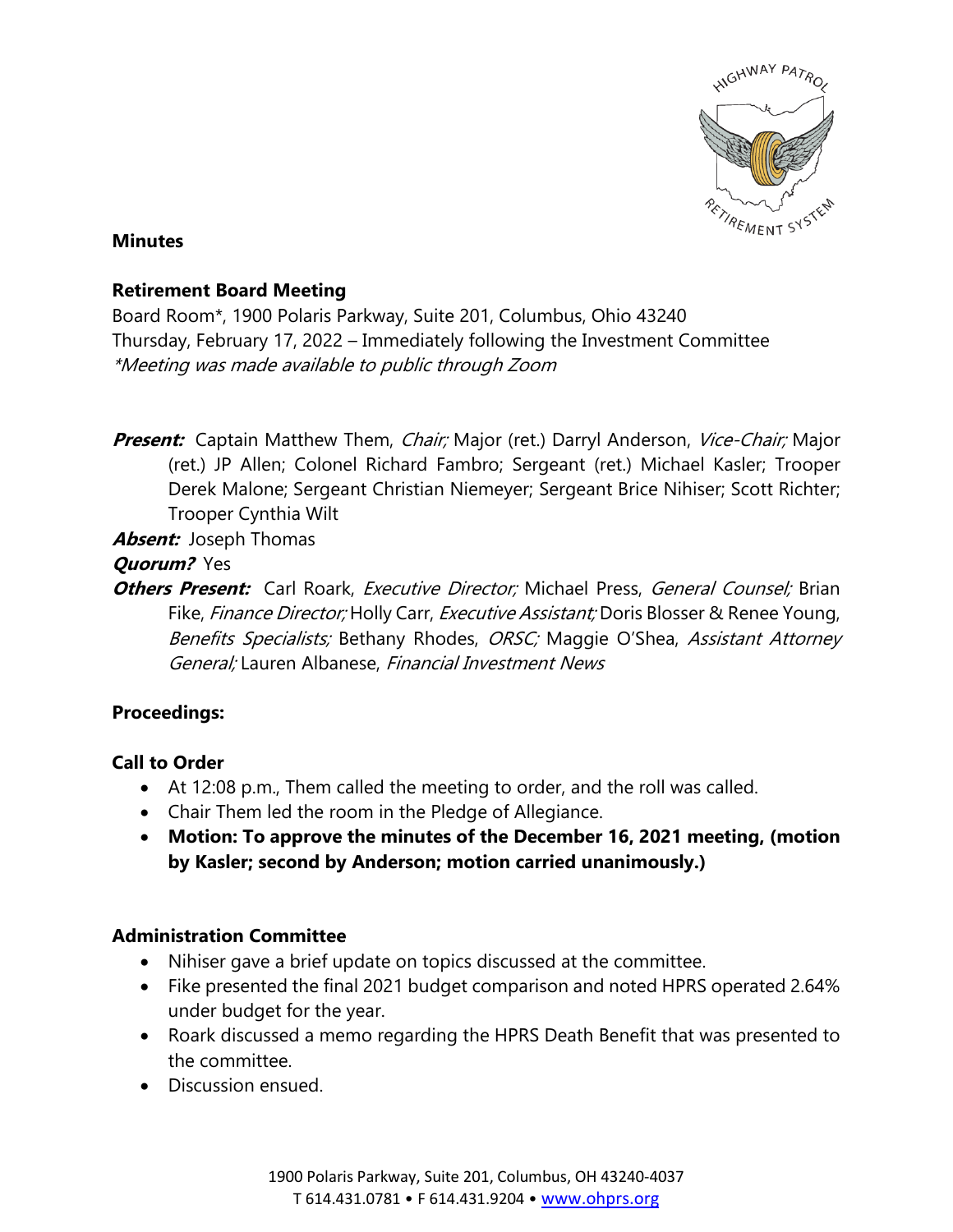## **2022 HPRS Board Elections**

- Roark presented draft documents for board approval for the 2022 employee and retiree board member election: Notice of Election – Employee & Retiree, Candidacy Form – Employee & Retiree, and the Voting Instructions letter.
- **Motion: To approve the election announcement, candidacy form, and voting letter for the 2022 employee election and retiree election, as presented by staff, (motion by Them; second by Kasler; motion carried unanimously.)**
- Them appointed himself, Blosser, and Carr to the ballot counting committee.

# **Health, Wellness, & Disability Committee**

- **Motion: To go into executive session to discuss medical records required to be kept confidential pursuant to Division (G)(5) of Section 121.22 of the Revised Code at 12:19 p.m. with Roark, Press, Fike, Carr, Blosser, Young, and O'Shea as guests, (motion by Wilt; second by Anderson; motion carried unanimously.)**
- At 12:36 p.m., Them declared the executive session was concluded.
- **Motion: To approve an in-the-line-of-duty disability, contingent on compliance with a treatment plan recommended by the medical advisor for Applicant #1 (XXXXXX), (motion by Wilt; second by Malone; motion carried unanimously.)**
- **Motion: To waive Applicant #1 (XXXXXX) from the Independent Medical Evaluation disability review requirement, (motion by Wilt; second by Niemeyer; motion carried unanimously.)**
- Press discussed the board medical advisor contract which is up for renewal April 30th .
- **Motion: To grant the executive director authority to renew the board medical advisor contract with terms in the best interest of HPRS, (motion by Wilt; second by Niemeyer; motion carried unanimously.)**

## **Health Care Funding Committee**

- Kasler gave a brief update on topics discussed at the committee meeting the day before, including the Medicare Exchange.
- Roark reviewed the debrief presentation provided by Willis Towers Watson and updated the board on the Medicare Exchange transition, which is now considered complete.

## **Funding Policy Committee**

• Anderson briefed the board on the Funding Policy Committee that met the day before, which included a presentation by Foster & Foster with suggested modifications to the draft funding policy based on comments from the committee.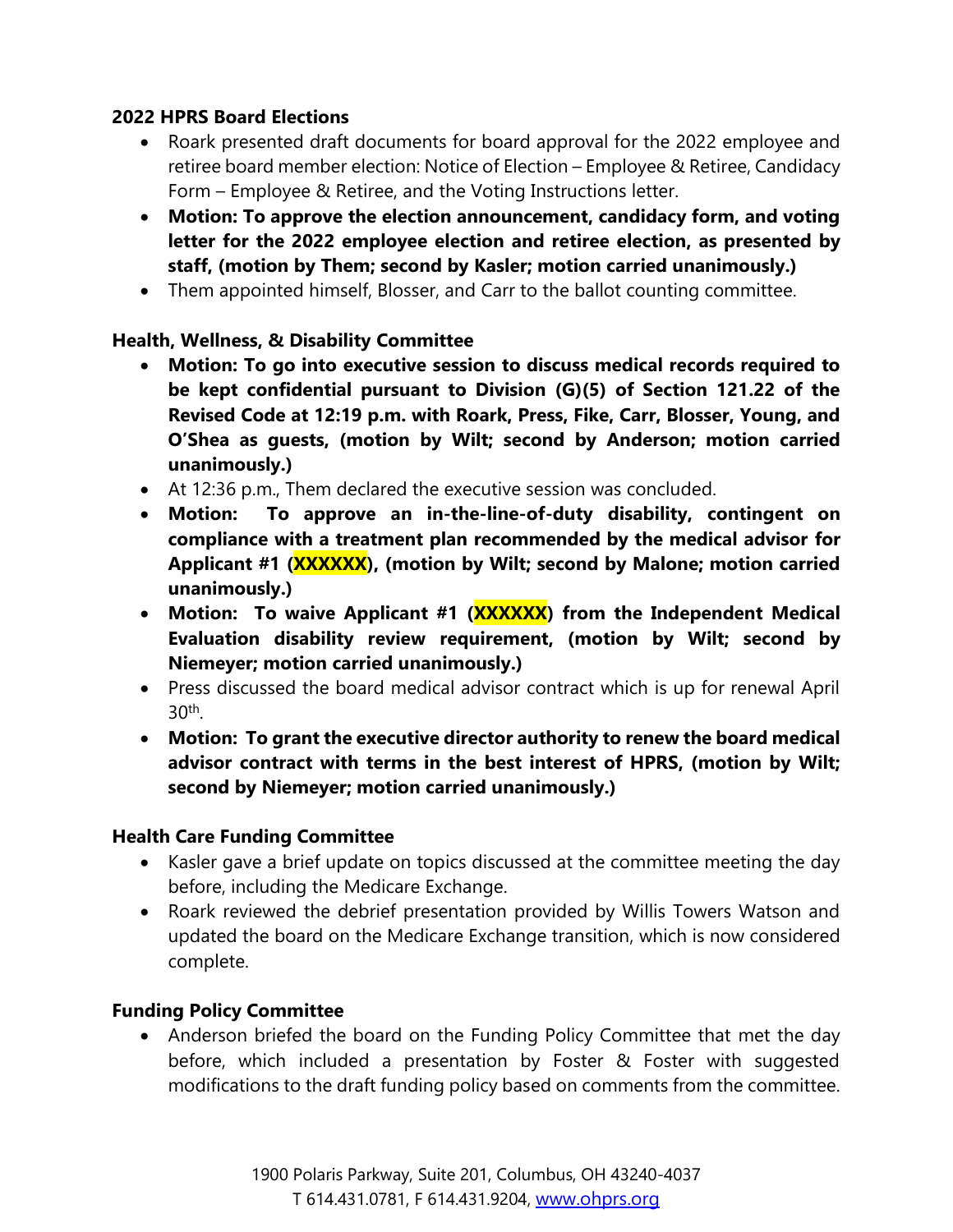### **Audit Committee**

• Fike reported the 2021 audit is underway.

### **Investment Committee**

• Anderson gave a brief update on topics discussed at the committee meeting; including the total plan was down 3.2% year-to-date with assets of \$1.085 billion.

### **Travel and Education**

- Roark presented the following travel cost estimates:
	- o Anderson to attend the 2022 Snowbird Reunion in Lake Mary, Florida, March 24 - 27, 2022, at an estimated cost of \$1,665.08.
	- o Anderson and Them to attend the IFEBP Health Care Management Conference in Phoenix, Arizona, April 25 - 26, 2022, at an estimated cost of \$4,203.58 and \$4,186.03 respectively.
	- o Niemeyer and Richter to attend the NCPERS 2022 Trustee Educational Seminar (TEDS) in Washington, DC, May 21 - 22, 2022, at an estimated cost of \$1,891.41 and \$1,996.71 respectively.
- **Motion: To approve board travel as presented, (motion by Allen; second by Kasler; motion carried unanimously.)**

#### **Board Self-Evaluations**

• Roark presented the board self-evaluation survey results.

#### **General Counsel Report**

• Press gave an update on four bills that are being monitored.

#### **Administrative Report**

- Roark presented the summary report of active and retired members, and the retirement beneficiary report.
- **Motion: To approve retirement applications and survivor pensions as submitted by staff, (motion by Them; second by Wilt; motion carried unanimously.)**
- Roark gave an update on the ORSC.

#### **Comments**

• None.

#### **Adjournment**

• At 1:28 p.m., Them declared the meeting adjourned.

#### **Next Meeting**